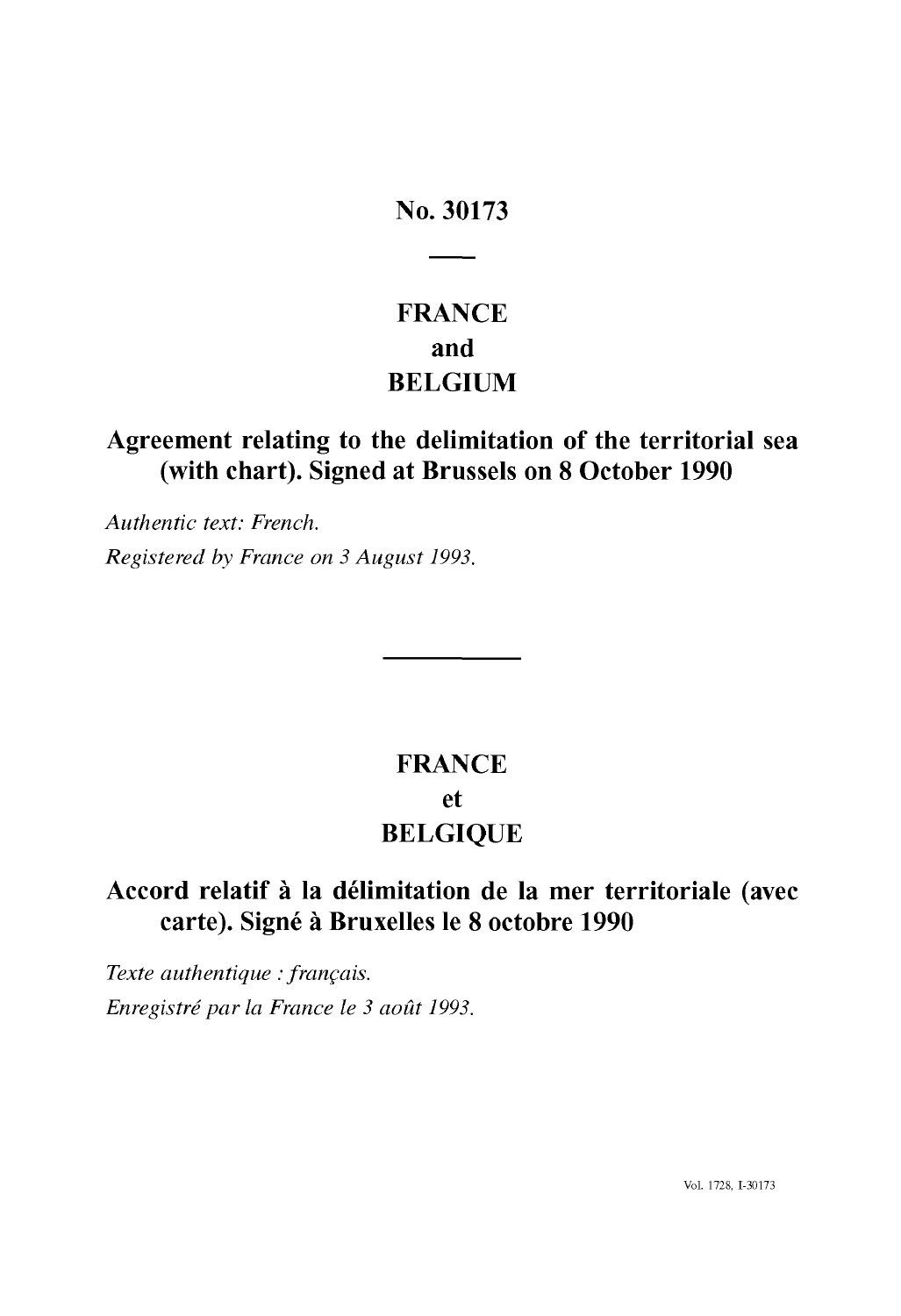### [TRANSLATION - TRADUCTION]

## AGREEMENT1 BETWEEN THE GOVERNMENT OF THE FRENCH REPUBLIC AND THE GOVERNMENT OF THE KINGDOM OF BELGIUM RELATING TO THE DELIMITATION OF THE TERRI TORIAL SEA

The Government of the French Republic and

The Government of the Kingdom of Belgium,

Desiring to define the course of the boundary delimiting the territorial sea of the French Republic and that of the Kingdom of Belgium;

Have agreed as follows:

## *Article 1*

1. The boundary between the territorial sea of the French Republic and the territorial sea of the Kingdom of Belgium shall be a line composed of loxodromes joining in the sequence given the points defined as follows by means of their coordi nates:

|         | East longitude       | North latitude        |
|---------|----------------------|-----------------------|
| Point 1 | $02^{\circ}$ 32' 37" | $51^{\circ}$ 05' 37"  |
| Point 2 | $02^{\circ}$ 23' 25" | $51^{\circ} 16' 09''$ |

2. The positions of the points in paragraph 1 are defined on European Datum (1st Adjustment 1950).

3. The boundary line defined in paragraph 1 is illustrated, for information only, on the chart annexed to this Agreement.

### *Article 2*

The points defined above have been obtained by taking into account the shal lows which are uncovered at low tide in the vicinity of the French and Belgian coasts. However, the application by France and Belgium of different methods for the calculation of depth has produced two separate lines. It has therefore been agreed that the area contained between these two lines should be divided into two equal parts.

## *Article 3*

Each of the Contracting Parties shall notify the other of the completion of the required constitutional procedures for the entry into force of this Agreement. The latter shall come into force on the date of receipt of the last notification.

<sup>1</sup> Came into force on 7 April 1993, the date of receipt of the last of the notifications (of 23 Novembre 1990 and 6 April 1993) by which the Parties informed each other of the completion of the required constitutional procedures, in accordance with article 3.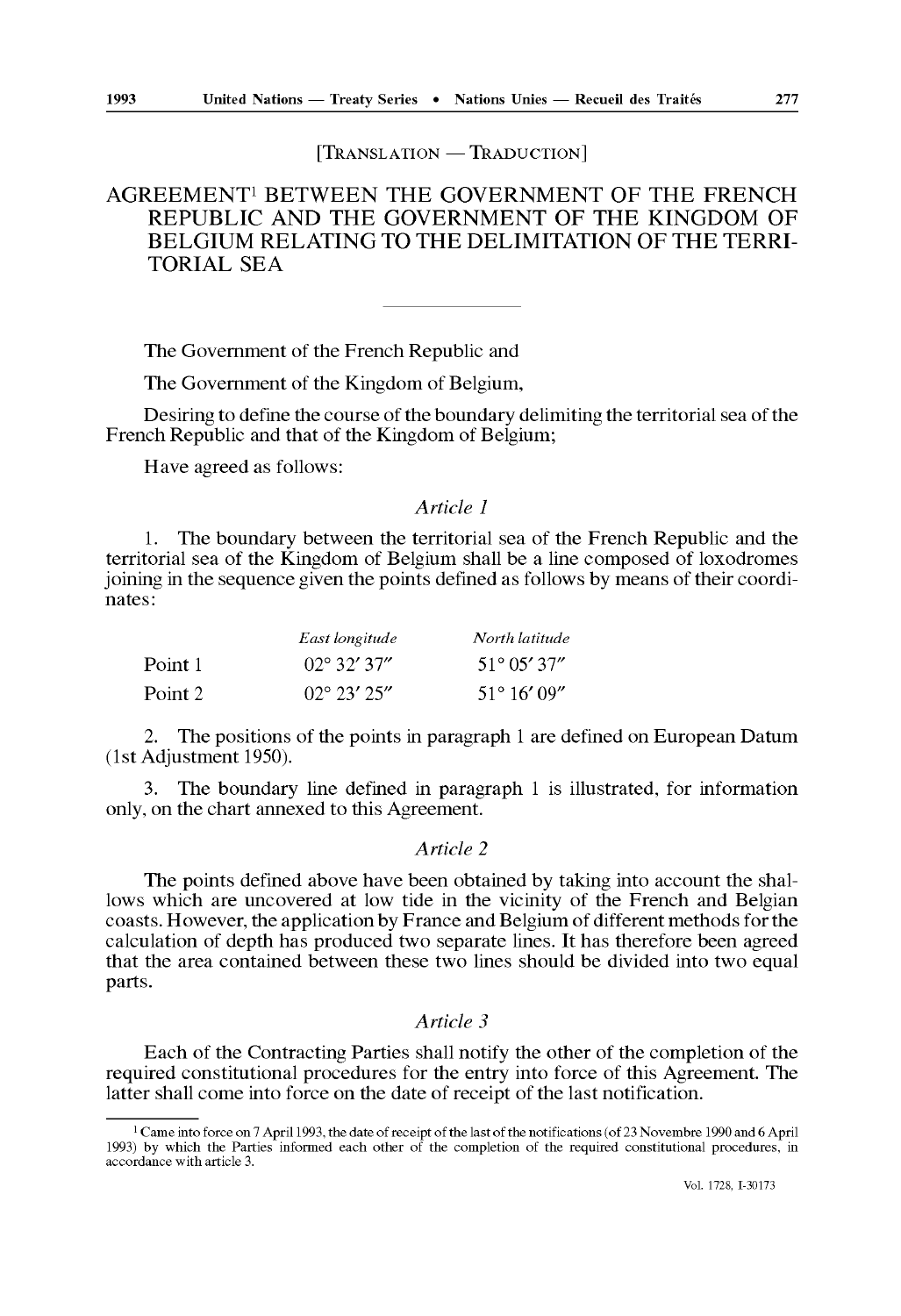IN WITNESS WHEREOF the undersigned, being duly authorized thereto by their respective Governments, have signed the present Agreement.

DONE at Brussels on 8 October 1990.

For the Government<br>of the French Republic:<br>of the Kingdom of Belgiu Count XAVIER MARIE MARK EYSKENS DU CAUZE DE NAZELLE

of the Kingdom of Belgium: *[Signed] [Signed]*